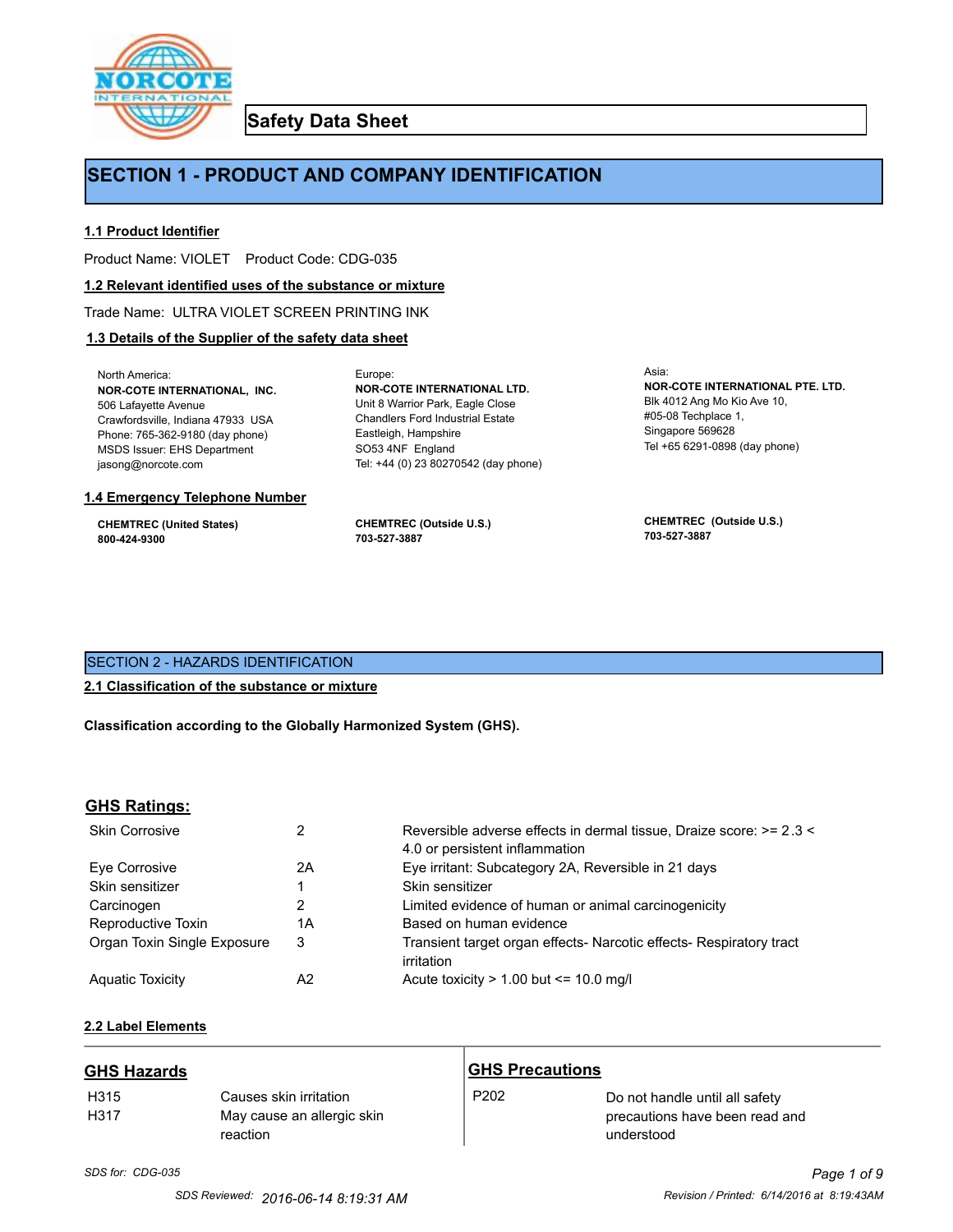| H319             | Causes serious eye irritation               | P <sub>261</sub> | Avoid breathing                                                            |
|------------------|---------------------------------------------|------------------|----------------------------------------------------------------------------|
| H335             | May cause respiratory irritation            |                  | dust/fume/gas/mist/vapours/spray                                           |
| H336             | May cause drowsiness or                     | P273             | Avoid release to the environment                                           |
|                  | dizziness                                   | P <sub>280</sub> | Wear protective gloves/protective                                          |
| H <sub>351</sub> | Suspected of causing cancer                 |                  | clothing/eye protection/face protection                                    |
| H360             | May damage fertility or the<br>unborn child | P362             | Take off contaminated clothing and<br>wash before reuse                    |
| H401             | Toxic to aquatic life                       | P302+P352        | IF ON SKIN: Wash with soap and water                                       |
|                  |                                             | P304+P340        | IF INHALED: Remove victim to fresh air<br>and keep at rest in a position   |
|                  |                                             | P305+P351+P33    | comfortable for breathing                                                  |
|                  |                                             | 8                | IF IN EYES: Rinse continuously with                                        |
|                  |                                             |                  | water for several minutes. Remove<br>contact lenses if present and easy to |
|                  |                                             |                  | do - continue rinsing                                                      |
|                  |                                             | P308+P313        | IF exposed or concerned: Get medical<br>advice/attention                   |
|                  |                                             | P333+P313        | If skin irritation or a rash occurs: Get<br>medical advice/attention       |

#### **Danger**



**EMERGENCY OVERVIEW:** Product is a liquid with mild acrylic odor that may be harmful if inhaled or swallowed. Product may cause serious damage to eyes, allergic skin reactions and irritation to respiratory system. Avoid breathing vapors. Avoid spillage to sewers or waterways.

# **ROUTES OF ENTRY:** Dermal, Inhalation, Ingestion

**ACUTE HEALTH EFFECTS:** Irritant to skin, eyes and respiratory tract. Effects may be delayed for several hours. None Known

**Skin Contact:** Potential irritant and can cause allergic skin reaction. Repeated or prolonged contact may cause sensitization.

**Eye Contact:** Liquid, vapors, or mists may cause eye irritation. Protect eyes from repeated or prolonged contact.

**Ingestion:** May be harmful if swallowed. Gastrointestinal tract irritation may result.

**Inhalation:** May be harmful if inhaled. May cause irritation to upper respiratory tract upon prolonged or repeated inhalation.

# **Effects of Overexposure**

# **MEDICAL CONDITIONS AGGRAVATED BY EXPOSURE:** Repeated and prolonged overexposure may increase the potential for adverse health effects.

**CHRONIC HEALTH EFFECTS:** No additional information

# SECTION 3 - COMPOSITION / INFORMATION ON INGREDIENTS

#### **3.2 Mixtures**

\*Note: The exact concentrations of the below listed chemicals are being withheld as a trade secret

| <b>Chemical Name</b>         | <b>Percent</b><br>Weiaht | CAS#       | EC No.    | <b>Classification (GHS)</b> |
|------------------------------|--------------------------|------------|-----------|-----------------------------|
| 1.6-Hexanediol<br>diacrylate | 10.00 - 20.00 %          | 13048-33-4 | 235-921-9 | H315, H319,<br>H317, H400   |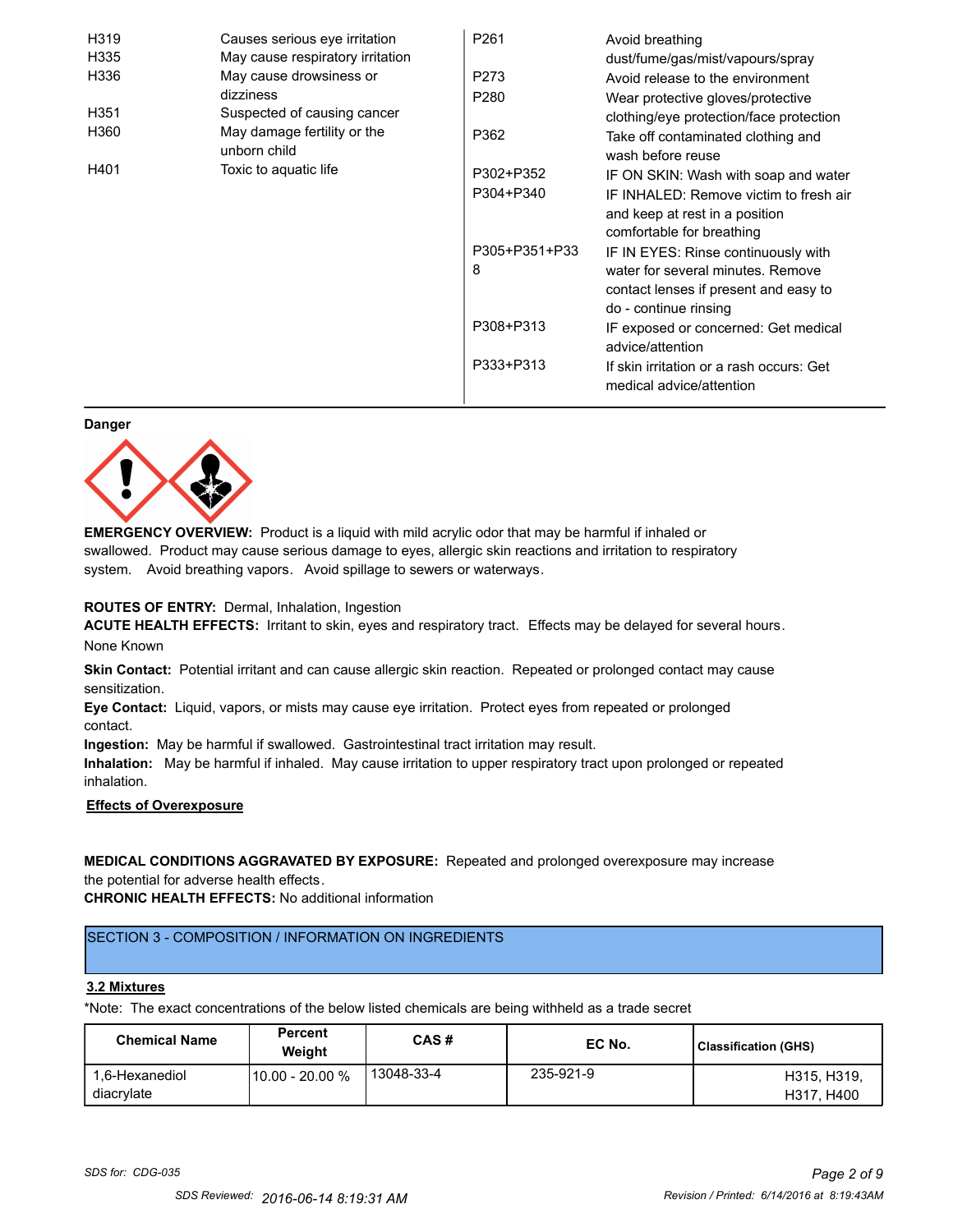| Tripropylene glycol<br>diacrylate | $15.00 - 10.00 %$ | 42978-66-5 | 256-032-2 | H315, H319,<br>H317, H335 |
|-----------------------------------|-------------------|------------|-----------|---------------------------|
| Benzophenone                      | $10.10 - 1.00 \%$ | 119-61-9   |           |                           |

# SECTION 4 - FIRST AID MEASURES

# **4.1 Description of first aid measures**

**INHALATION:** Move subject to fresh air and keep warm. If subject is not breathing, administer artificial respiration. If breathing is difficult, have qualified personnel administer oxygen and get medical attention .

**EYE CONTACT:** Flush the eye and under lids with warm water for 15 minutes. Remove any contact lenses during the flushing. Get immediate medical attention if symptoms persist.

**SKIN CONTACT:** Remove and isolate contaminated clothing and shoes. Remove excess material from skin with clean cloth. Flush skin with running lukewarm water. Wash affected areas using mild soap.

**INGESTION:** If appreciable quantities are swallowed, seek immediate medical attention. Do NOT induce vomiting. Never give anything by mouth to an unconscious person.

# SECTION 5 - FIRE FIGHTING MEASURES

# **5.1 Extinguising Media**

Evacuate area of all non-emergency personell. Firefighters must wear full emergency equipment with self contained breathing apparatus. At elevated temperatures hazardous polymerization may occur causing container rupture and in extreme cases, explosion. Fight fires from upwind and cool intact containers with water spray or stream at maximum range.

# Flash Point: 100 C (212 F)

**FLAMMABLE/EXPLOSIVE LIMITS (Volume % in air):** Not established **EXTINGUISHING METHOD:** Water fog, carbon dioxide (CO2) or dry chemical

# **5.2 Special Hazards arising from the substance or mixture:**

Thermal decomposition can lead to release of irritating gases and vapors

# **5.3 Advice for firefighters**

# **Protective Equipment:**

Wear full emergency equipment with selfcontained breathing apparatus . Refer to Section 8

#### **5.4 Additional Information**

 Heating causes a rise in pressue, risk of bursting and combustion Shut off sources of ignition Carbon monoxide and carbon dioxide may form upon combustion

# **OSHA CLASSIFICATION:** Class IIIB Combustible

# SECTION 6 - ACCIDENTAL RELEASE MEASURES

# **6.1 Personal precautions, protective equipment and emergency procedures**

Remove all sources of ignition and ventilate area. Avoid skin and eye contact. Use respiratory protection.

#### **6.2 Environmental precautions**

Avoid release to the environment. Local authorities should be advised if significant spillages cannot be contained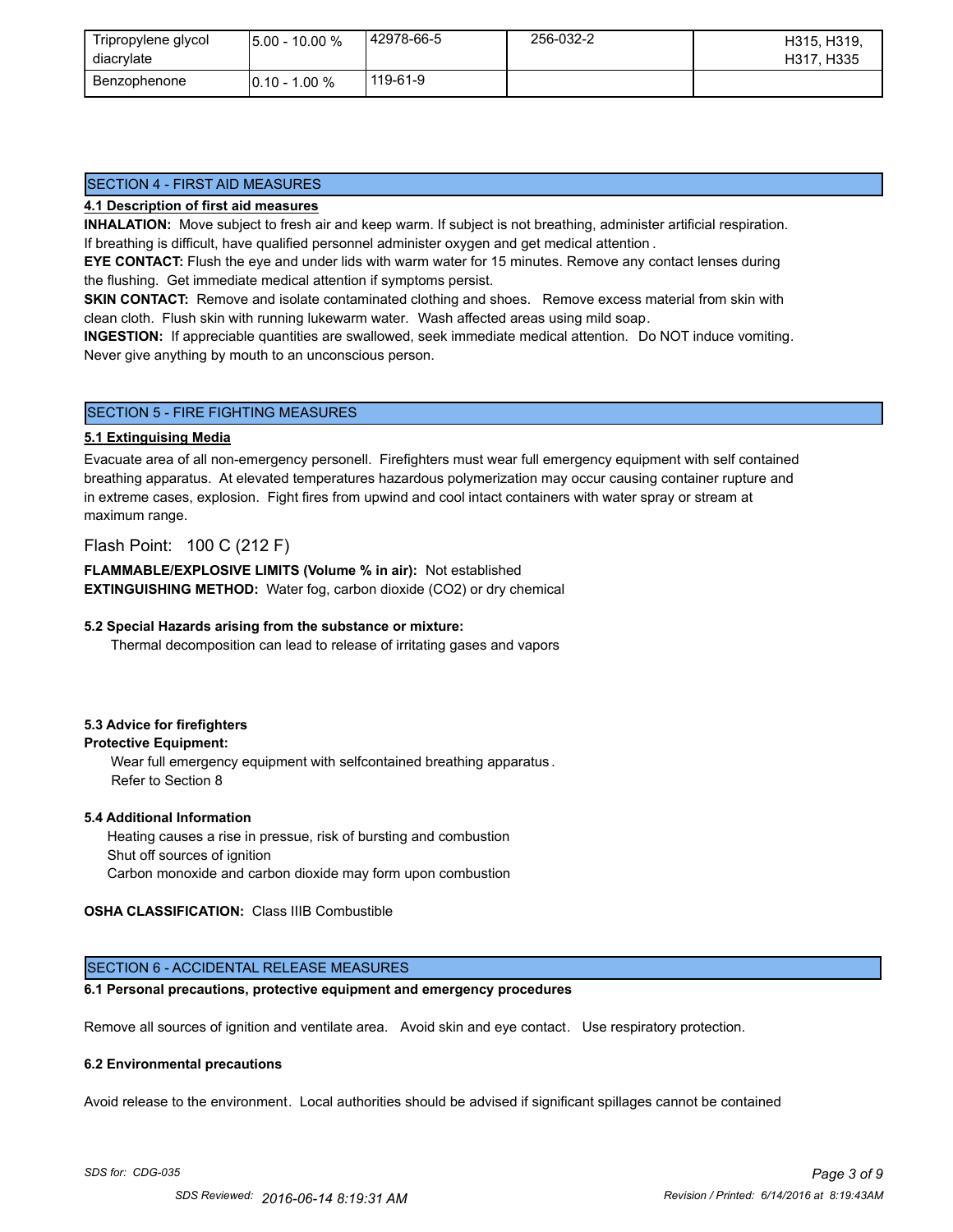#### **6.3 Methods and materials for containment and cleaning up**

 Absorb with inert materials such as dry clay or sand and place in closed container for disposal as solid waste in accordance with all applicable regulations.

# SECTION 7 - HANDLING AND STORAGE

#### **7.1 Precautions for safe handling**

Avoid any unnecessary contact. Use protective clothing specified in Section 8.

#### **7.2 Conditions for safe storage, including and incompatibilities**

Store away from heat and sunlight to prevent spontaneous polymerization. Store below 90° F (32° C). Protect containers from physical damage. Storage of containers should conform to flammable and combustible liquid regulations.

# **SECTION 8 - EXPOSURE CONTROLS / PERSONAL PROTECTION**

#### **8.1 Control parameters**

**Exposure Limits:** Not established for mixture

| Chemical Name / CAS No.                         | <b>OSHA Exposure Limits</b> | <b>ACGIH Exposure Limits</b> | <b>Other Exposure Limits</b> |
|-------------------------------------------------|-----------------------------|------------------------------|------------------------------|
| 1,6-Hexanediol diacrylate<br>13048-33-4         |                             |                              |                              |
| Tripropylene glycol<br>diacrylate<br>42978-66-5 |                             |                              |                              |
| Benzophenone<br>119-61-9                        |                             |                              |                              |

#### **8.2 Exposure Controls**

**VENTILATION:** Provide natural or mechanical ventilation to minimize exposure. If practical, use local mechanical exhaust ventilation at sources of air contamination.

**EYE PROTECTION:** Use splash-proof safety goggles or safety glasses that are ANSI approved to prevent eye contact. Eyewash availability is also recommended.

**HAND PROTECTION:** Use nitrile, butyl or other gloves that are resistant to chemicals in Section 2. Replace immediately if punctured or torn or when a change of appearance (color, elasticity, shape) occurs . A minimum of 0.45mm thick gloves for long duration exposure (up to 4 hours) or mechanical handling activities; single use, disposable gloves for short duration exposures not exceeding 30 minutes or where splashes are likely, are recommended.

**RESPIRATORY PROTECTION:** Use of NIOSH/MSHA approved respirators is recommended where exposure limits may be exceeded. Consult the respirator manufacturer for appropriate type and application. **SKIN PROTECTION:** Protective or disposable outer clothing is recommended.

**Environmental Exposure Controls:** Avoid release to the environment. The product should not be allowed to enter drains, water courses or the soil.

| <b>SECTION 9 - PHYSICAL AND CHEMICAL PROPERTIES</b> |                                                           |                       |                   |
|-----------------------------------------------------|-----------------------------------------------------------|-----------------------|-------------------|
|                                                     | 9.1 Information on basic physical and chemical properties |                       |                   |
| Appearance:                                         | Liquid with moderate<br>viscosity                         | Odor:                 | Mild Acrylic odor |
| Vapor Pressure:                                     | Not Established                                           | <b>Vapor Density:</b> | Heavier than Air  |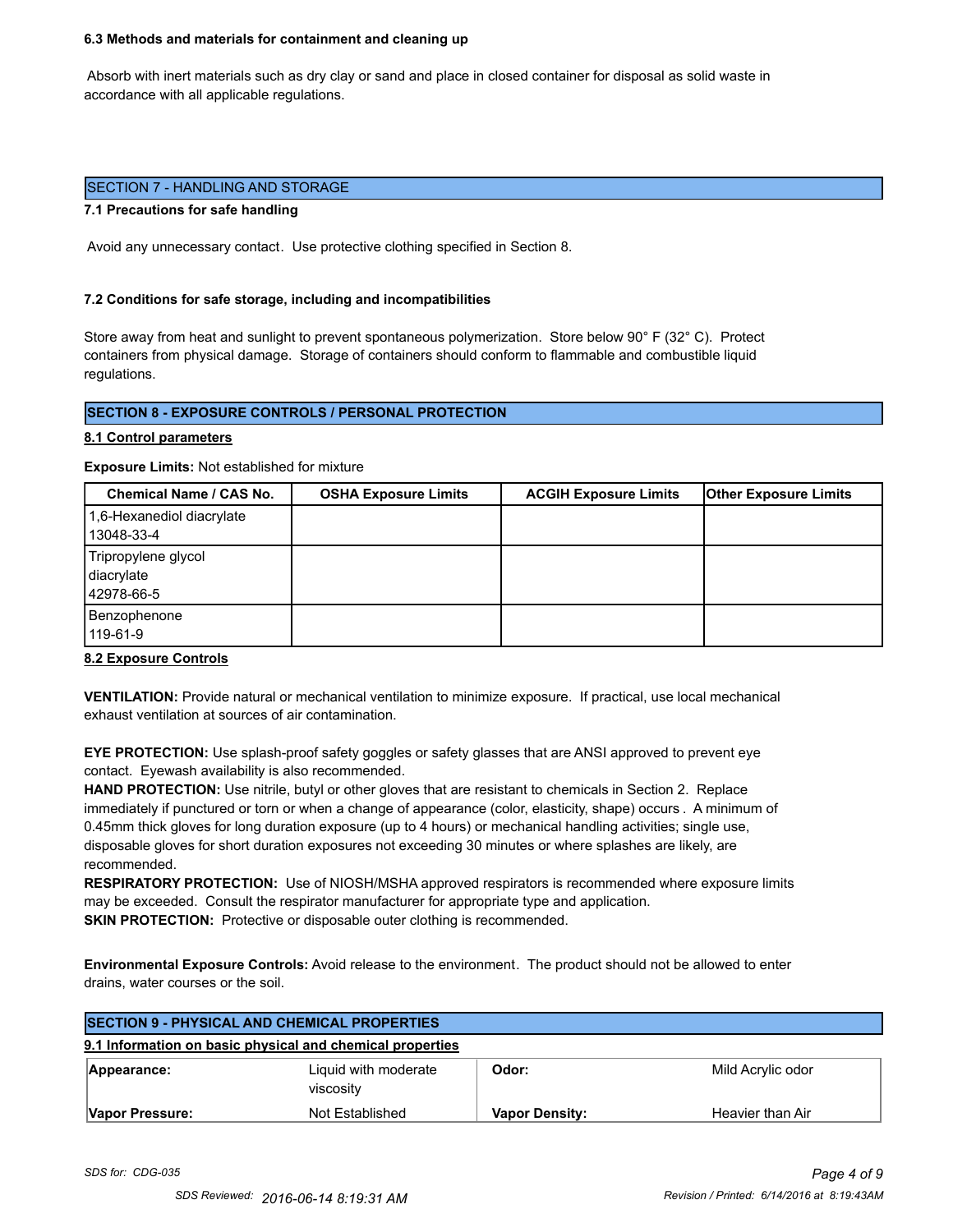| pH:                              | Not Established                | Formula KG / Gal                 | 4.30            |
|----------------------------------|--------------------------------|----------------------------------|-----------------|
| <b>Melting Point:</b>            | Not Available                  | <b>Freezing Point:</b>           | Not Available   |
| Solubility:                      | Not Soluble in Water           | <b>Boiling Range:</b>            | Not Available   |
| <b>Flash Point:</b>              | See section 5.1                | <b>Evaporation Rate:</b>         | <1              |
| Flammability:                    | See Section 5.4                | <b>Explosive Limits:</b>         | See Section 5.4 |
| Viscosity:                       | See Certificate of<br>Analysis | <b>Specific Gravity (SG)</b>     | 1.136           |
| Grams VOC less water:            | $< 1\%$                        | <b>Partition Coefficient</b>     | Not Available   |
| <b>Auto-Ignition Temperature</b> | Not Available                  | <b>Decomposition Temperature</b> | Not Available   |

# **SECTION 10 - REACTIVITY / STABILITY HAZARD DATA**

# **10.1 Reactivity**

None known

# **10.2 Chemical Stability**

This material is stable under recommended storage and handling conditions.

# **10.3 Possibility of hazardous reaction**

Under certain conditions (excess temperatures and contamination) hazardous polymerization may occur. Avoid high temperature and contamination with foreign materials.

# **10.4 CONDITIONS TO AVOID:**

Excessive heat, ignition sources and contamination with dirt and other foreign materials.

# **10.5 Incompatible Materials:**

Avoid contamination or inappropriate mixing with strong oxidizing agents, peroxides, strongly caustic materials and metal corrosion products including rust. Do not expose to UV light during storage.

# **10.6 Hazardous decomposition products**

Thermal oxidation or pyrolysis (as in fire) may yield carbon dioxide, carbon monoxide and volatile organic fragments which are flammable, irritating or toxic.

# Hazardous polymerization will not occur.

| <b>Component Toxicity:</b>                                                           |              |  |
|--------------------------------------------------------------------------------------|--------------|--|
| <b>Component Description</b><br>Oral, Dermal, Inhalation<br><b>Toxicity</b>          | Ecotoxocity: |  |
| 1,6-Hexanediol diacrylate<br>Oral:5.00 g/kg (Rat)<br>Dermal: 3,600.00 µL/kg (Rabbit) | N/A          |  |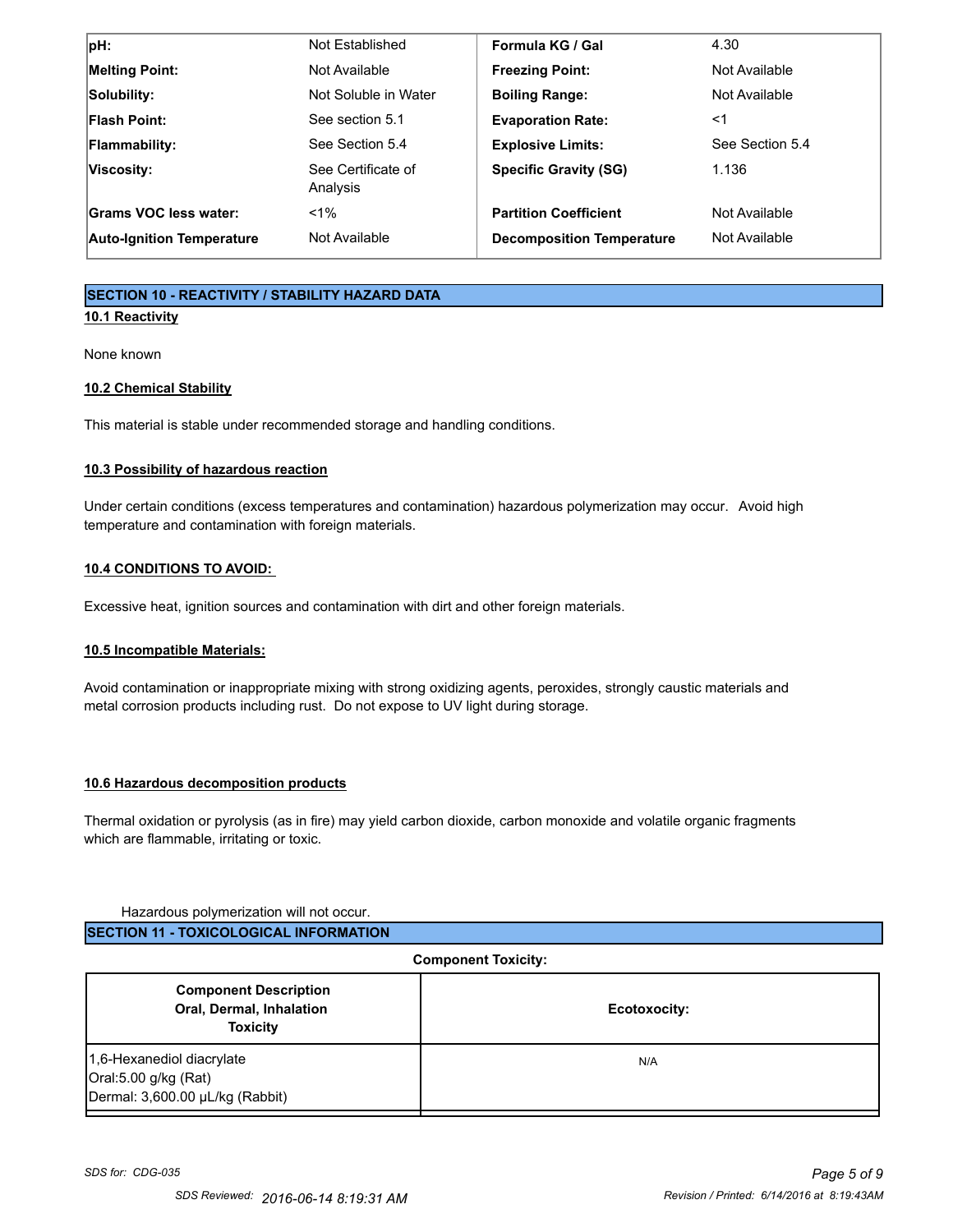| Tripropylene glycol diacrylate                  | 48 Hr EC50 Daphnia magna: 88.7 mg/L                             |
|-------------------------------------------------|-----------------------------------------------------------------|
| Oral:3,000.00 mg/kg (Rat)                       | 72 Hr EC50 Desmodesmus subspicatus: >28 mg/L                    |
| Benzophenone<br>Dermal: 3,535.00 mg/kg (Rabbit) | 96 Hr LC50 Pimephales promelas: 13.2 - 15.3 mg/L [flow-through] |

**TOXICOLOGICAL DATA:** Slightly Toxic by injestion. Prolonged or repeated exposure may result in sensitization. **LC50** - No additional information **LD50** - No additional information **MUTAGENICITY:** No additional information **REPRODUCTIVE EFFECTS:** No additional information **CARCINOGENICITY:**

Benzophenone: IARC: Possible human carcinogen OSHA: listed

Carcinogenicity:

# **SECTION 12 - ECOLOGICAL INFORMATION**

# **12.1 Toxicity**

No determination has been made on ecological impact. However, it is recommended to prevent contamination of the environment with this product, i.e. soil, landfills, drains, sewers, surface waters, etc.

# **12.2 Persistence and degradability**

No determination has been made on ecological impact. however, it is highly recommended to prevent contamination of the environment with this product, i.e. soil, landfills, drains, sewers, surface waters, etc

# **12.3 Bioaccumulative potential**

No determination has been made on ecological impact. However, it is highly recommended to prevent contamination of the environment with this product, i.e. soil, landfills, drains, sewers, surface waters, etc.

# **12.4 mobility in soil**

No determination has been made on ecological impact. However, it is highly recommended to prevent contamination of the environment with this product, e.i. soil, landfille, drains, sewers, surface waters, etc.

# **SECTION 13 - DISPOSAL CONSIDERATIONS**

# **13.1 Waste Water methods**

If material becomes a waste, it does not meet the criteria of a hazardous waste as defined under the Resource Conservation and Recovery Act (RCRA) 40 CFR 261 as supplied. Dispose of this material in accordance with all applicable federal, state, provincial, and local laws and regulations.

# **SECTION 14 - TRANSPORTATION INFORMATION**

Transport this product in accordance with all applicable laws and regulations . This product, as supplied, is not regulated nor classified as a hazardous material/dangerous good by United States Department of Transportation (DOT), the International Civil Aviation Organization (ICAO), the International Maritime Organization (IMO), the Canadian Transportation of Dangerous Goods Act (TDG), or the International Air Transport Association (IATA) .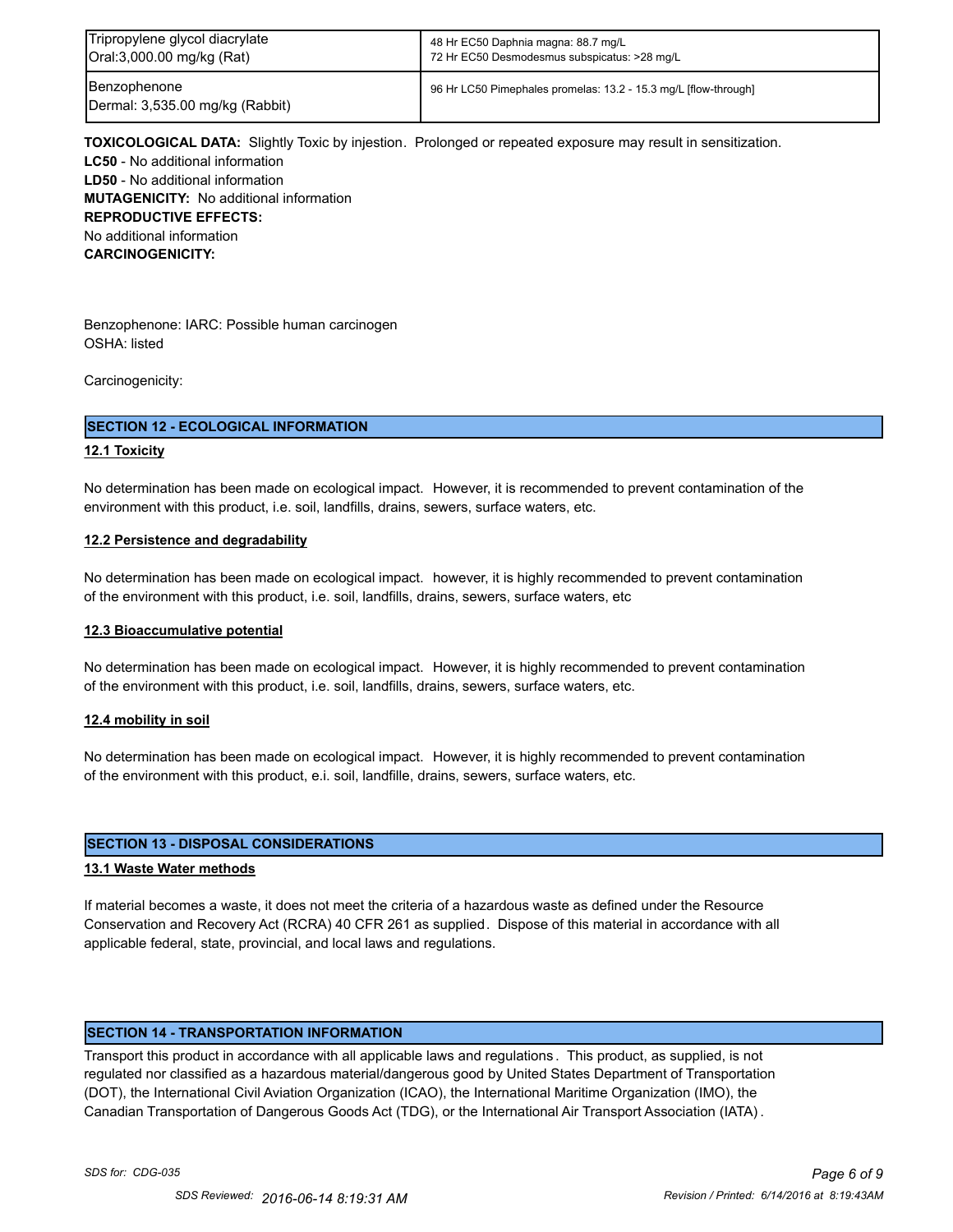**14.2 UN Proper Shipping Name:** Not Applicable

**14.3 Transport Hazard Class:** Not Applicable **DOT (49 CFR)/IATA/IMDG Hazard Class:** Not Applicable

 **14.4 Packing Group:** Not Applicable

# **SECTION 15 - REGULATORY INFORMATION**

**15.1 Safety, Health and Environmental regulations / legislation specific for the substance or mixture**

This safety data sheet has been formatted to the best of our ability in accordance to Directive 67/548/EEC or Directive 1999/45EC, American National Standards Institute (ANSI) and contains hazard criteria and all information required by the Canadian Controlled Products Regulation (CPR) in regard to this product.

**Clean Air Act - Ozone Depleting Substances (ODS):** This product and its components do not contain Ozone Depleting Substances.

**Canadian Inventory Status:** Components of this product are currently listed on the Canadian Domestic Substance List (DSL) or the Canadian Non-Domestic Substance List (NDSL).

**Coalition of Northeastern Governors (CONEG):** This product meets the requirements of CONEG pertaining to heavy metals total content of no more than 100 PPM. No heavy metals are added as a part of the formulation, but raw materials may contain residual parts per million as naturally occurring elements.

**European Inventory Status:** Components of this product are listed on the European Inventory of Existing Commercial Substances (EINECS), the European List of Notified Chemical Substances (ELINCS), or are exempt from being listed.

**Food and Drug Administration (FDA) Food Packaging Status:** Components of this product have not been cleared by FDA for use in food packaging and/or other applications as an indirect food additive .

**European Union Directive 2011/65/EC Restriction of Hazardous Substances (RoHS):** This product is in compliance with the requirements of the RoHS2 Directive.

# **California Proposition 65 RTK:**

The following components of this mixture are listed under California Proposition 65:

Benzophenone 119-61-9 0.1 to 1.0 % Carcinogen

If CAS numbers 13463-67-7 and/or 1333-86-4 are listed they are not supplied in respirable form.

**REACH** : This product is compliant with the registration of the REACH Regulation (EC) No. 1907/2006 as all its components are either excluded, exempt and/or preregistered.

The following Substances of Very High Concern are present (updated December 17, 2015 to review for the 168 SVHC)

- None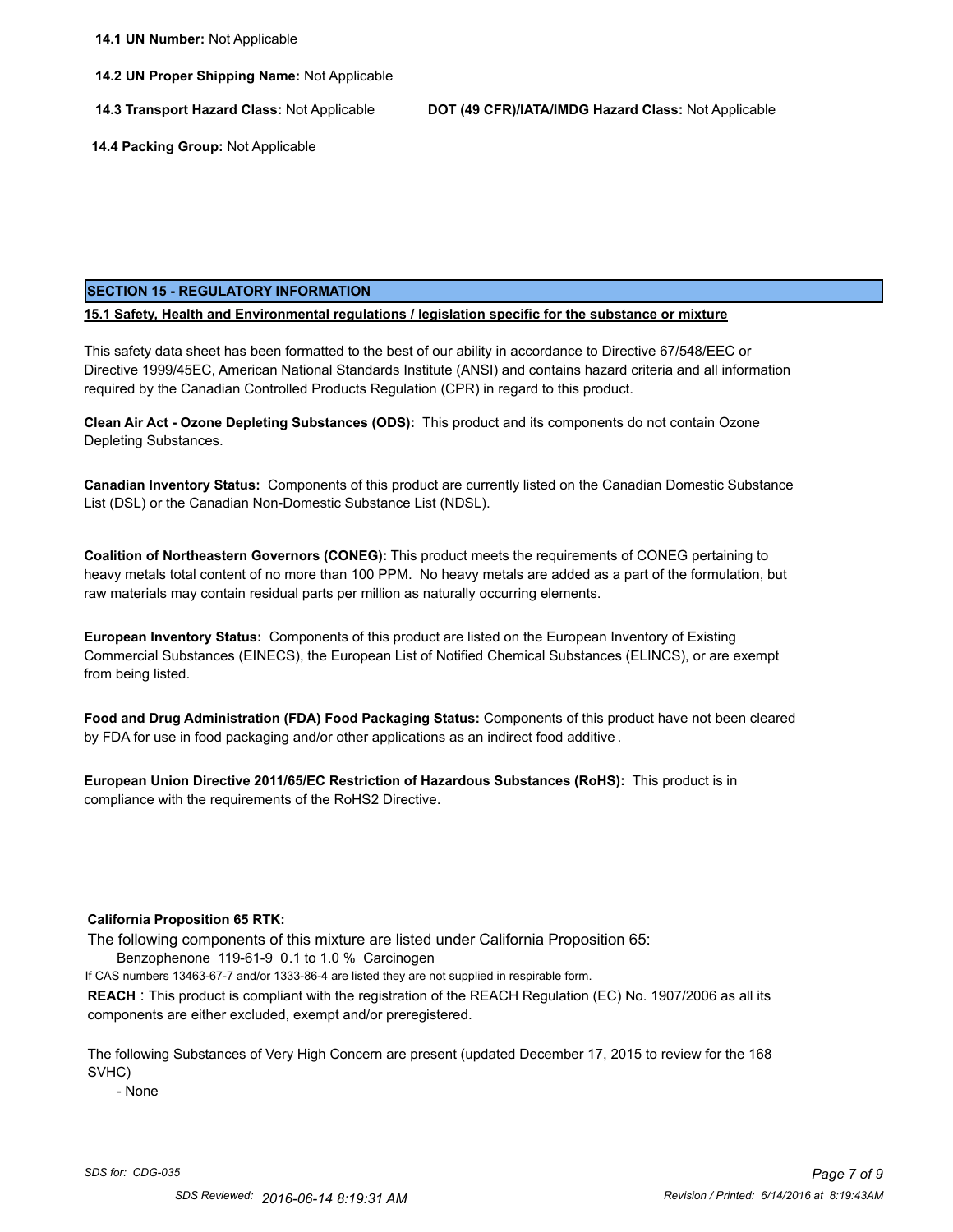- None

# **Superfund Amendments and Reauthorization Act of 1986 (SARA) Title III: Section 302:**

- None

#### **Superfund Amendments and Reauthorization Act of 1986 (SARA) Title III: SARA 313:**

 This product contains the following components that are regulated under the Toxic Chemical Release Reporting requirements 40 CFR 372:

- None

**Global Inventories:** The components of these products are listed in the following or exempt from listing:

Europe (EINECS): Yes USA (TSCA): Yes Canada (DSL): Yes Japan (ENCS): Yes Philippines (PICCS): Yes China (IECSC): Yes Australia (AICS): Yes Korea (KECI): Yes New Zealand (NZloC): Yes Taiwan (ECSI): Yes



**HMIS® ratings** are a registered trade and service mark of the National Paint and Coatings Association with the following scale:

\* = Chronic health effect PPE Index

- 4 = Severe Hazard A = Safety Glasses
- $3 =$  Serious Hazard  $B =$  Safety Glasses and Gloves
- 2 = Moderate Hazard C = Safety Glasses, Gloves and Protective Apron
- 
- 1 = Slight Hazard D = Face Shield, Gloves and Protective Apron 0 = Minimal Hazard E = Safety Glasses, Gloves and Respirator

# **Definitions**

- TWA Time Weighted Average
- TLV Threshold Limit Value
- STEL Short Term Exposure Limit
- CAS# Chemical Abstract Service Number
- NTP National Toxicology Program
- PEL Permissible Exposure Limit
- IARC International Agency for Research on Cancer
- ANSI American National Standards Institute